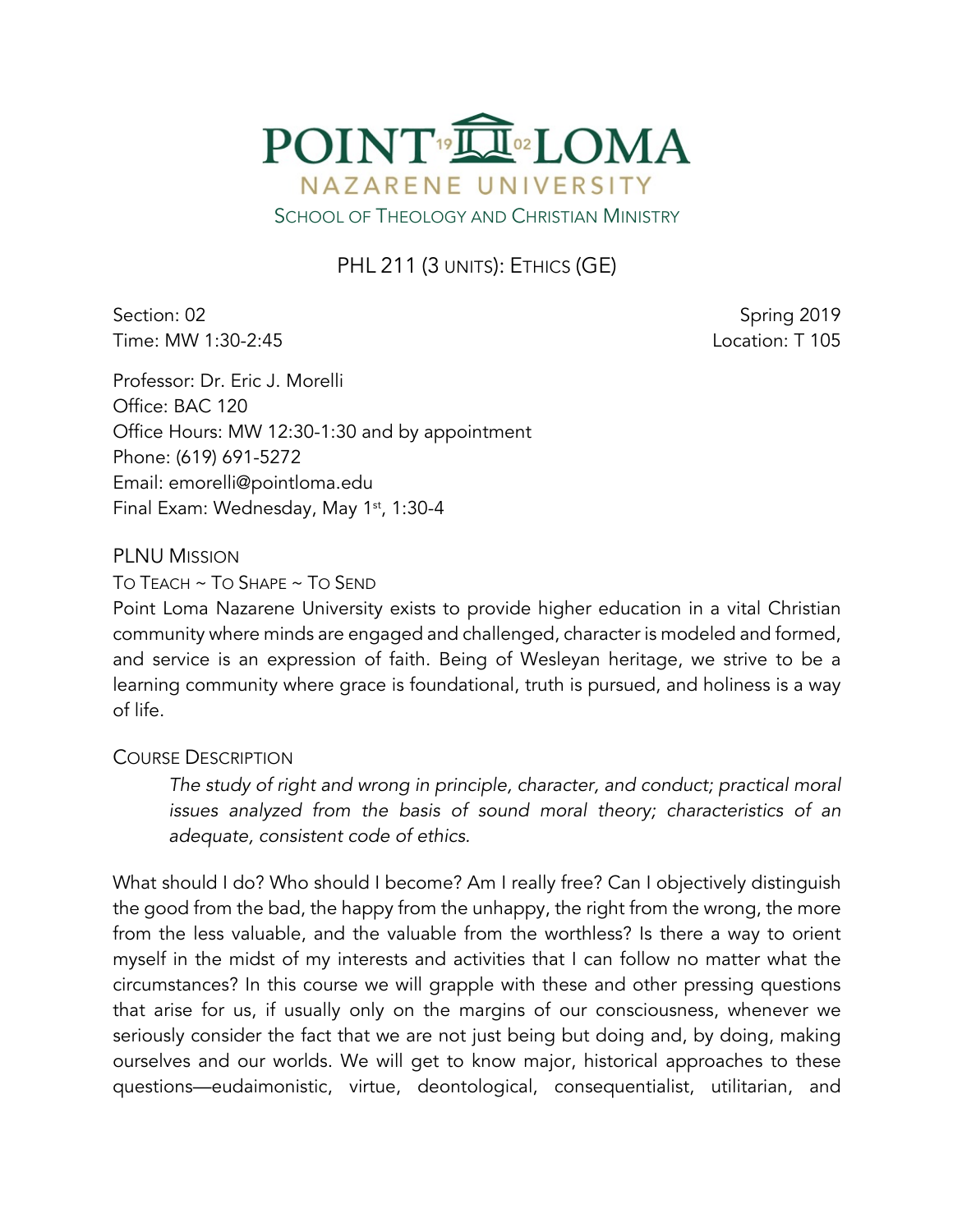axiological—and will explore the way in which they arose as successive attempts to answer the questions more accurately and completely.

#### REQUIRED TEXTS

- Aristotle. *Nicomachean Ethics*. Second edition. Translated with an Introduction, Notes, and Glossary by Terence Irwin. Indianapolis, IN: Hackett Publishing Company, 1999.
- Kant, Immanuel. *Grounding for the Metaphysics of Morals with On a Supposed Right to Lie Because of Philanthropic Concerns*. Third edition. Translated by James W. Ellington. Indianapolis, IN: Hackett Publishing Company, 1993.
- Mill, J.S. *Utilitarianism and the 1868 Speech on Capital Punishment*. Second edition. Edited by George Sher. Indianapolis, IN: Hackett Publishing Company, 2001.
- Scheler, Max. *Ressentiment*. New Edition. Translated by Lewis B. Coser and William W. Holdheim. Milwaukee, WI: Marquette University Press, 2007.

Additional readings will be distributed on CANVAS.

#### COURSE LEARNING OUTCOMES (CLOS)

By the end of this course, students will be able to:

- *describe* and *explain*, in outline, the history of ethics and, in detail, the ethical theories of several of its pivotal figures;
- *analyze* and *criticize* ethical texts, situations, questions, reasonings, and positions;
- *discern* the ethical dimension of everyday life, its invitations to ethical inquiry, and its calls to heroic, ethical living;
- *apply* their ethical inquiry and study of the history of ethics to historical and current events and their experiences and lives within and beyond the academy;
- *inquire*, *speak*, *converse*, and *write* with philosophic and ethical significance and precision.

# GENERAL EDUCATION LEARNING OUTCOMES (GELOS)

*PLNU provides a foundational course of study in the liberal arts informed by the life, death, and resurrection of Jesus Christ. In keeping with the Wesleyan tradition, the curriculum equips students with a broad range of knowledge and skills within and across disciplines to enrich major study, lifelong learning, and vocational service as Christ-like participants in the world's diverse societies and cultures.*

Learning: Informed by Our Faith in Christ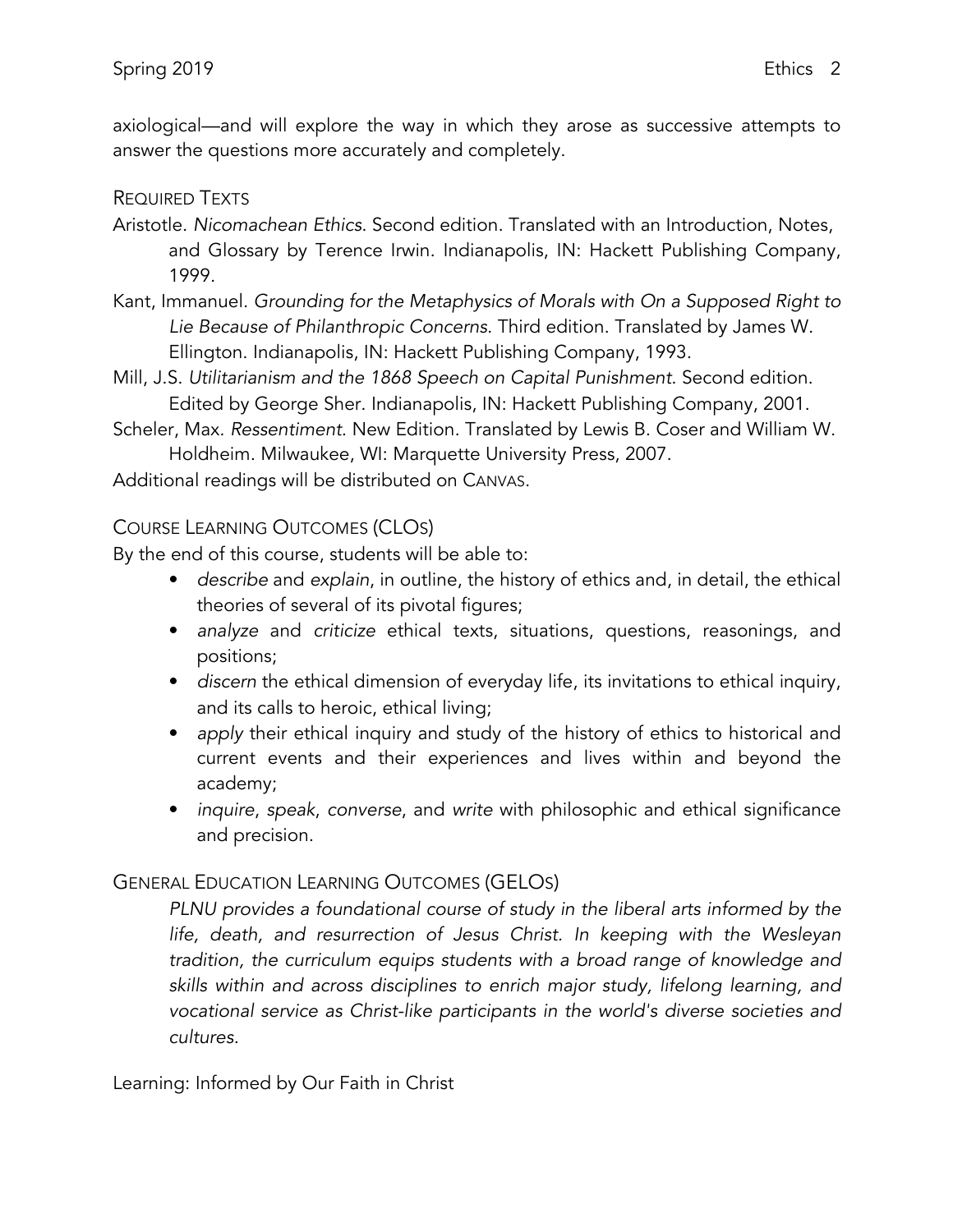Students will:

- *effectively express* ideas and information to others through oral and written communication individually and in groups (Assessment: experiential, integrative assignments, group discussions, group work, reflection papers, essay exams, and term paper);
- *examine*, *critique* and *synthesize* information to arrive at reasoned conclusions. (Assessment: experiential, integrative assignments, group discussion, group work, reading assignments, reflection papers, essay exams, and a term paper);
- *demonstrate* the effective and responsible use of information from a variety of sources (Assessment: reflection papers, and term paper);

Growing: In a Christ-Centered Faith Community

Students will:

- *understand* and *develop a greater respect for* the diversity of human nature and the array of philosophic interests, concerns, questions, and positions (Assessment: group discussions, group work, reflection papers, essay exams, and term paper);
- *examine* the complexity of human nature and philosophy in light of the reconciling work of God in Christ (Assessment: experiential, integrative assignments, group discussions, group work, reflection papers, essay exams, and term paper);

# Serving: In a Context of Christian Faith

Students will:

• *engage* in acts of devotion and works of mercy informed by the Christian scriptures and tradition, rooted in local congregations, and expressed as love of God and neighbor in and beyond the classroom (experiential, integrative assignments, group discussions, group work, reflection papers, term paper).

# ASSESSMENT AND GRADING

| Experiential, Integrative Assignments (IEAs); Group Activities; Reflection Papers: 30% |            |
|----------------------------------------------------------------------------------------|------------|
| 6 Quizzes:                                                                             | 25%        |
| Midterm Essay Exam:                                                                    | <b>20%</b> |
| Final Essay Exam:                                                                      | 25%        |

# GRADING SCALE

| A: 100-93 C+: 79-77 |                |           | D-: 62-60 |
|---------------------|----------------|-----------|-----------|
| $A - 92 - 90$       | C: 76-73       | $F: 60-0$ |           |
| B+: 89-87           | $C_{-1}$ 72-70 |           |           |
| $B: 86-83$          | D+: 69-67      |           |           |
| $B-$ : 82-80        | D: 66-63       |           |           |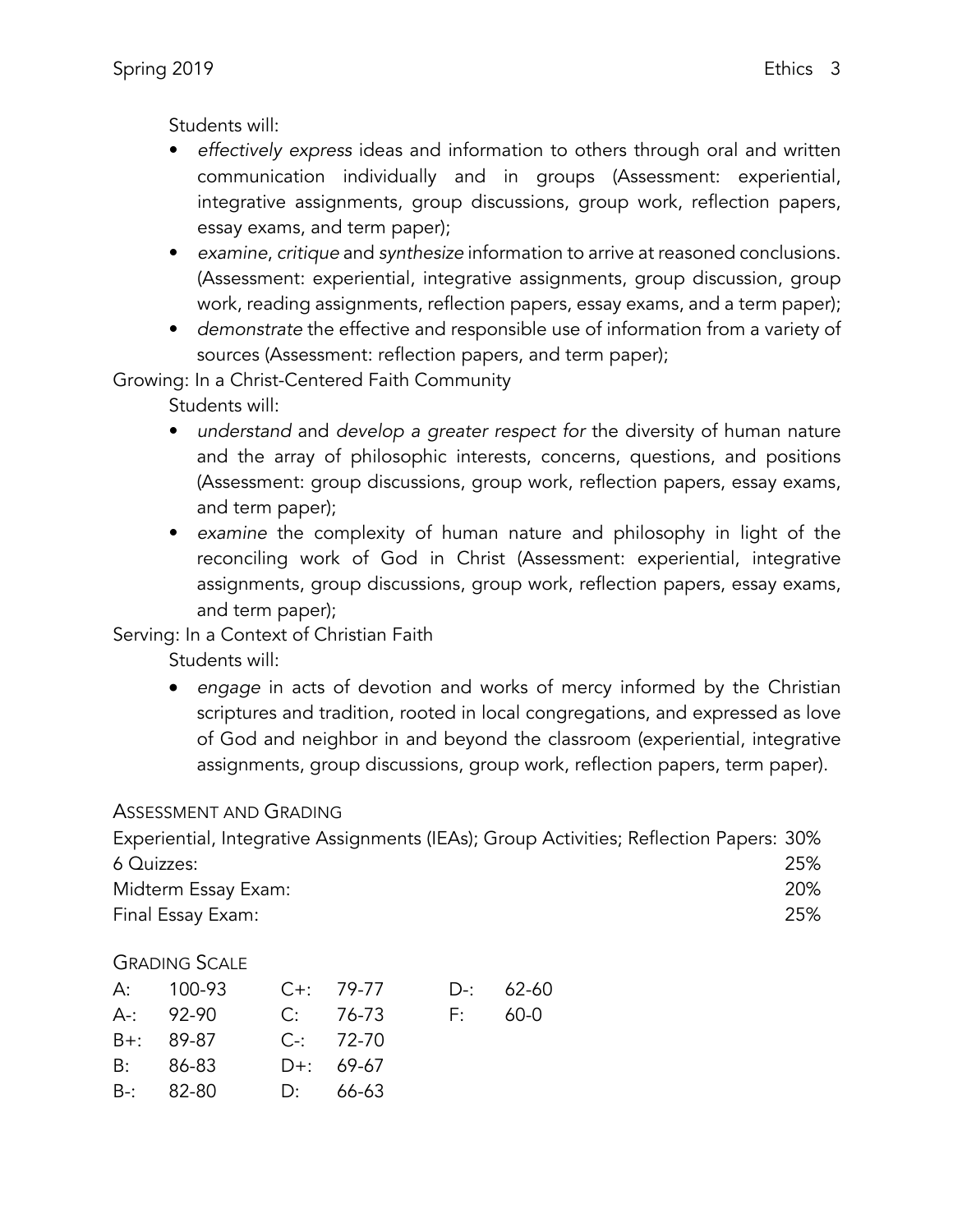#### PAPER AND EXAM EXPECTATIONS

In reflection and term papers, students must adhere to the style, citation, and reference guidelines set out in the Chicago Manual of Style. Additionally, all papers must be double-spaced with 1-inch margins in 12-point Times New Roman font. Papers and exams will be graded for content, clarity, grammar, spelling, and formatting. The clear, accurate, and precise use of philosophic terms is especially important. In general, an A paper or exam will have proper spelling and grammar, be written clearly, exhibit a correct grasp of and serious engagement with the subject matter, and present the results of original philosophic inquiry.

# LATE ASSIGNMENTS AND INCOMPLETES

All assignments are to be submitted/turned in by the beginning of the class session for which they are due—including assignments posted on Canvas. Incompletes will only be assigned in extremely unusual circumstances.

# **TECHNOLOGY**

The use of electronic devices will not be permitted in class. Students are expected to bring a notebook, pen or pencil, and hard copies of the assigned texts to class. If a disability prevents a student from taking notes by hand, the Disability Resource Center may facilitate accommodations (See "PLNU Accommodations Policy" below).

#### FINAL EXAM POLICY

Successful completion of this class requires taking the final on its scheduled day. According to the Undergraduate Records site, the final for this course will be on Wednesday, May 1<sup>st</sup>. No requests for early examinations or alternative days will be approved.

#### PLNU COPYRIGHT POLICY

Point Loma Nazarene University, as a non-profit educational institution, is entitled by law to use materials protected by the US Copyright Act for classroom education. Any use of those materials outside the class may violate the law.

# PLNU ACADEMIC HONESTY POLICY

Students should demonstrate academic honesty by doing original work and by giving appropriate credit to the ideas of others. Academic dishonesty is the act of presenting information, ideas, and/or concepts as one's own when in reality they are the results of another person's creativity and effort. A faculty member who believes a situation involving academic dishonesty has been detected may assign a failing grade for that assignment or examination, or, depending on the seriousness of the offense, for the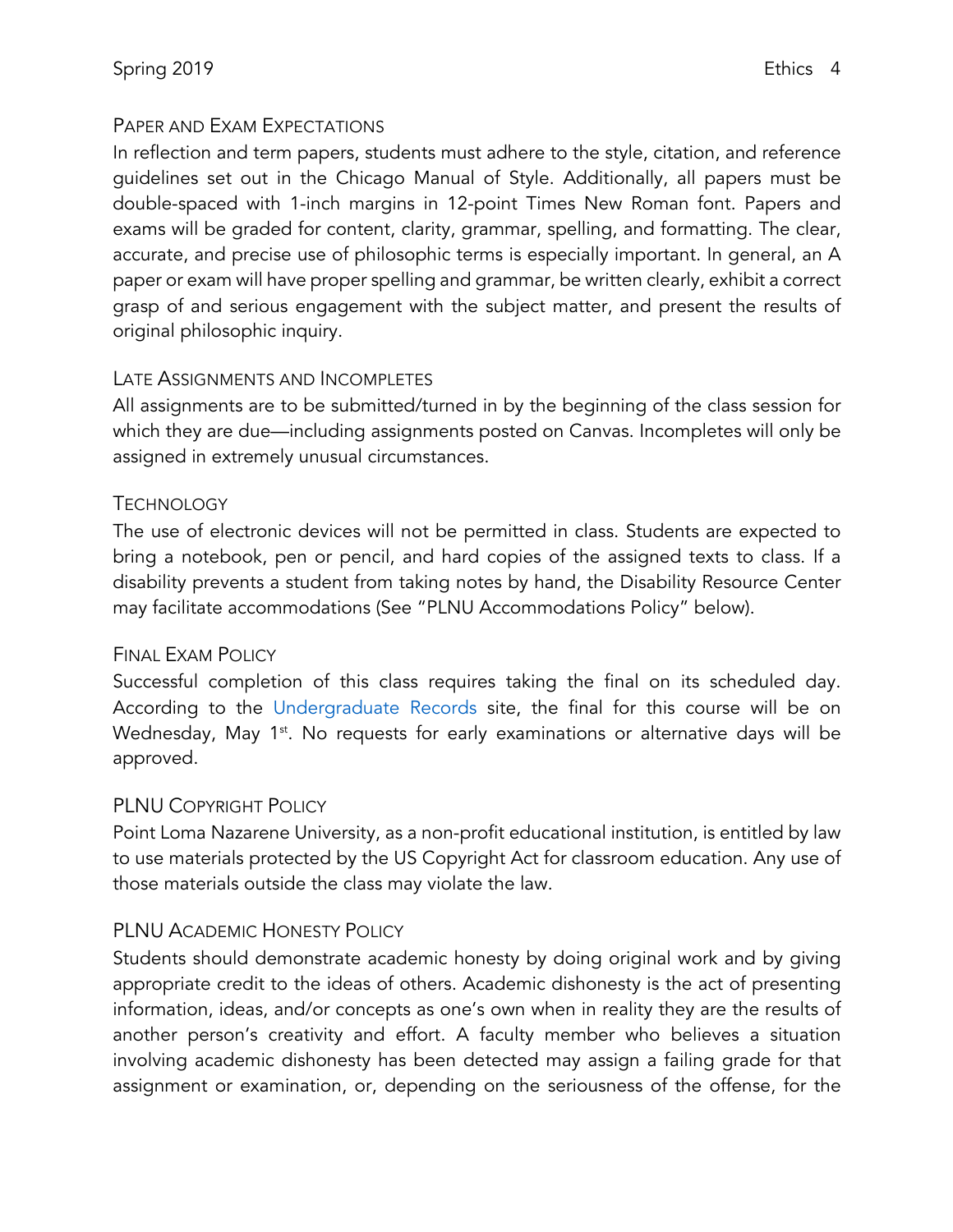course. Faculty should follow and students may appeal using the procedure in the university catalog. See Academic Policies for definitions of kinds of academic dishonesty and for further policy information.

# PLNU ACCOMMODATIONS POLICY

While all students are expected to meet the minimum standards for completion of this course as established by the instructor, students with disabilities may require academic adjustments, modifications or auxiliary aids/services. At Point Loma Nazarene University (PLNU), these students are requested to register with the Disability Resource Center (DRC), located in the Bond Academic Center. (DRC@pointloma.edu or 619-849-2486). The DRC's policies and procedures for assisting such students in the development of an appropriate academic adjustment plan (AP) allows PLNU to comply with Section 504 of the Rehabilitation Act and the Americans with Disabilities Act. Section 504 (a) prohibits discrimination against students with special needs and guarantees all qualified students equal access to and benefits of PLNU programs and activities. After the student files the required documentation, the DRC, in conjunction with the student, will develop an AP to meet that student's specific learning needs. The DRC will thereafter email the student's AP to all faculty who teach courses in which the student is enrolled each semester. The AP must be implemented in all such courses.

If students do not wish to avail themselves of some or all of the elements of their AP in a particular course, it is the responsibility of those students to notify their professor in that course. PLNU highly recommends that DRC students speak with their professors during the first two weeks of each semester about the applicability of their AP in that particular course and/or if they do not desire to take advantage of some or all of the elements of their AP in that course.

# PLNU ATTENDANCE AND PARTICIPATION POLICY

Regular and punctual attendance at all classes is considered essential to optimum academic achievement. If the student is absent from more than 10 percent of class meetings, the faculty member can file a written report which may result in de-enrollment. If the absences exceed 20 percent, the student may be de-enrolled without notice until the university drop date or, after that date, receive the appropriate grade for their work and participation. See Academic Policies in the Undergraduate Academic Catalog.

# DIVERSITY STATEMENT

Point Loma Nazarene University is committed to diversity in the classroom, in its publications, and in its various organizations and components. Faculty and staff recognize that the diverse backgrounds and perspectives of their colleagues and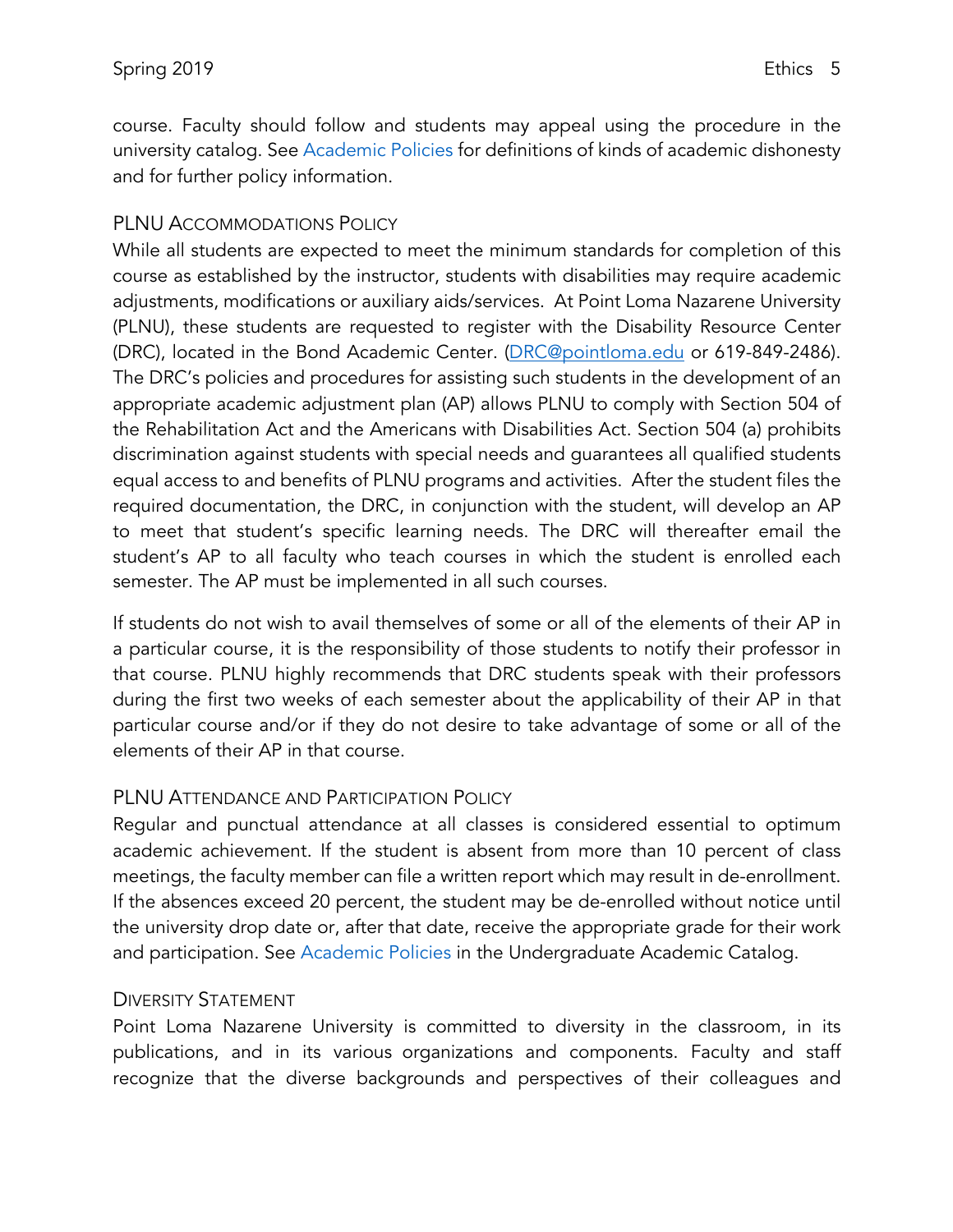students are best served through respect for gender, disability, age, socioeconomic status, ethnicity, race, culture, and other personal characteristics.

# INCLUSIVE LANGUAGE STATEMENT

The School of Theology and Christian Ministries is committed to the equality of women and men. Recognizing that people often use language in ways that imply the exclusion or inferiority of women, the School strongly urges students to join faculty and staff in avoiding any sexist language in public discourse, in classroom discussions and in writing.

#### **CALENDAR**

| January  | 8  | Introduction                                                                                                                                  |
|----------|----|-----------------------------------------------------------------------------------------------------------------------------------------------|
|          | 9  | Group Activity<br>Plato, Republic, ii 358e-360d (CANVAS)                                                                                      |
|          | 14 | <b>IEA Report Due</b><br>Aristotle, Nicomachean Ethics, i 1-5 and 7-9 (pp. 1-5 and 7-12)                                                      |
|          | 16 | <b>Group Activity</b><br>Aristotle, Nicomachean Ethics, i 13 and ii (pp. 16-30)                                                               |
|          | 23 | Quiz<br>Aristotle, Nicomachean Ethics, iii 1-5 (pp. 30-40)                                                                                    |
|          | 28 | <b>Group Activity</b><br>Aristotle, Nicomachean Ethics, vi (pp. 86-99); review ii 7 (pp. 25-<br>27); and skim iii 6-12, iv, and v (pp. 40-85) |
|          | 30 | Aristotle, Nicomachean Ethics, vii (pp. 99-119)                                                                                               |
| February | 4  | Reflection Paper<br>Aristotle, Nicomachean Ethics, viii (pp. 119-137)                                                                         |
|          | 6  | Quiz<br>Aristotle, Nicomachean Ethics, ix (pp. 137-153)                                                                                       |
|          | 11 | Aristotle, Nicomachean Ethics, x (pp. 153-171)                                                                                                |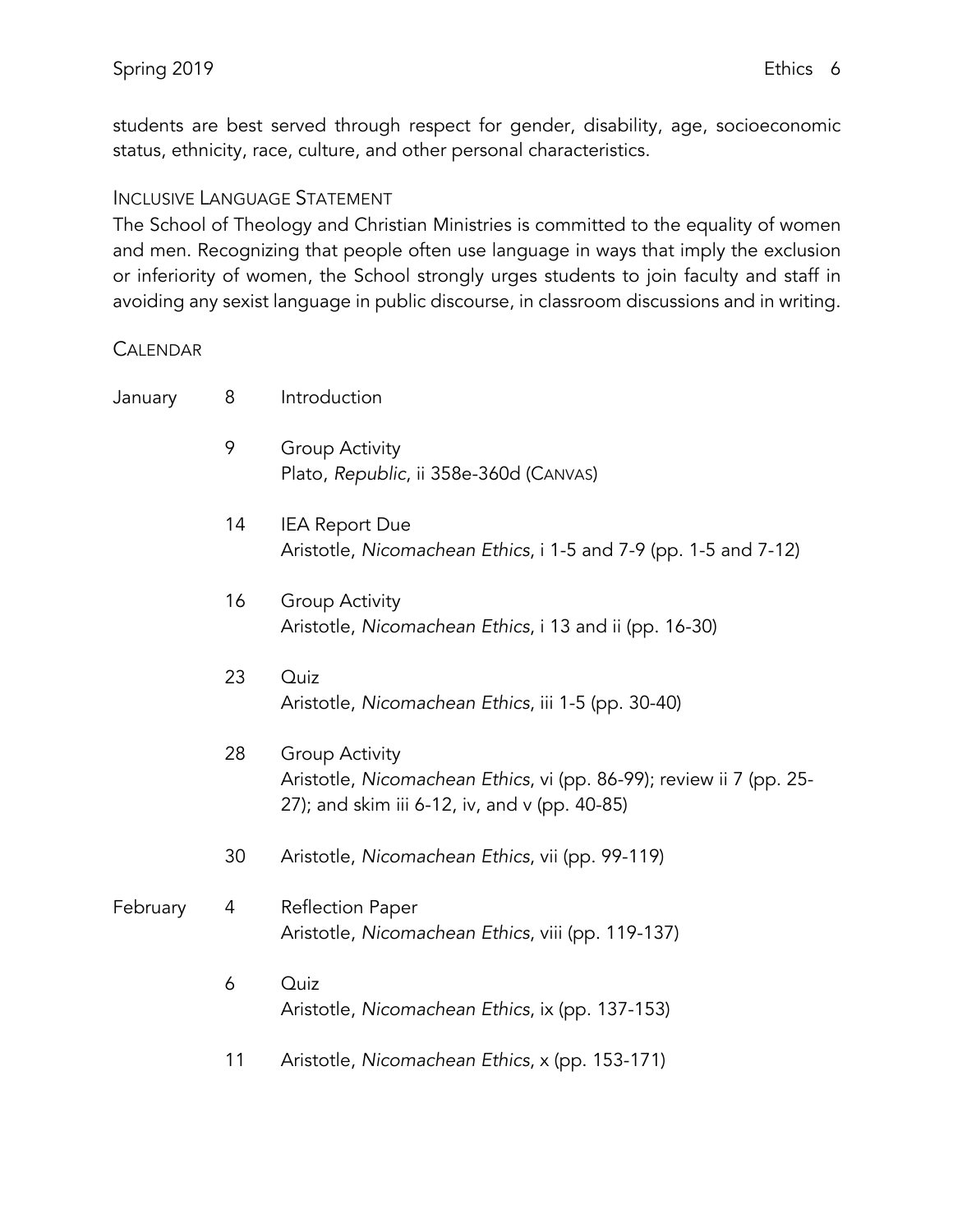|       | 13 | Kant, Grounding for the Metaphysics of Morals, pp. 1-5                            |
|-------|----|-----------------------------------------------------------------------------------|
|       | 18 | Quiz<br>Group Activity<br>Kant, Grounding for the Metaphysics of Morals, pp. 7-17 |
|       | 20 | Kant, Grounding for the Metaphysics of Morals, pp. 19-29                          |
|       | 25 | <b>IEA Report Due</b><br>Kant, Grounding for the Metaphysics of Morals, pp. 29-39 |
|       | 27 | Midterm                                                                           |
| March | 11 | Kant, Grounding for the Metaphysics of Morals, pp. 39-48                          |
|       | 13 | <b>IEA Report Due</b><br>Kant, Grounding for the Metaphysics of Morals, pp. 49-54 |
|       | 18 | <b>Group Activity</b><br>Kant, Grounding for the Metaphysics of Morals, pp. 54-62 |
|       | 20 | Quiz<br><b>IEA Report Due</b><br>Mill, Utilitarianism, 1-26                       |
|       | 25 | Group Activity<br>Mill, Utilitarianism, pp. 27-34                                 |
|       | 27 | <b>IEA Report Due</b><br>Mill, Utilitarianism, pp. 35-41                          |
| April | 1  | Quiz<br>Mill, Utilitarianism, pp. 42-64                                           |
|       | 3  | <b>Group Activity</b><br>Deekens on Scheler (CANVAS)                              |
|       | 8  | Scheler, Ressentiment, pp. 19-36                                                  |